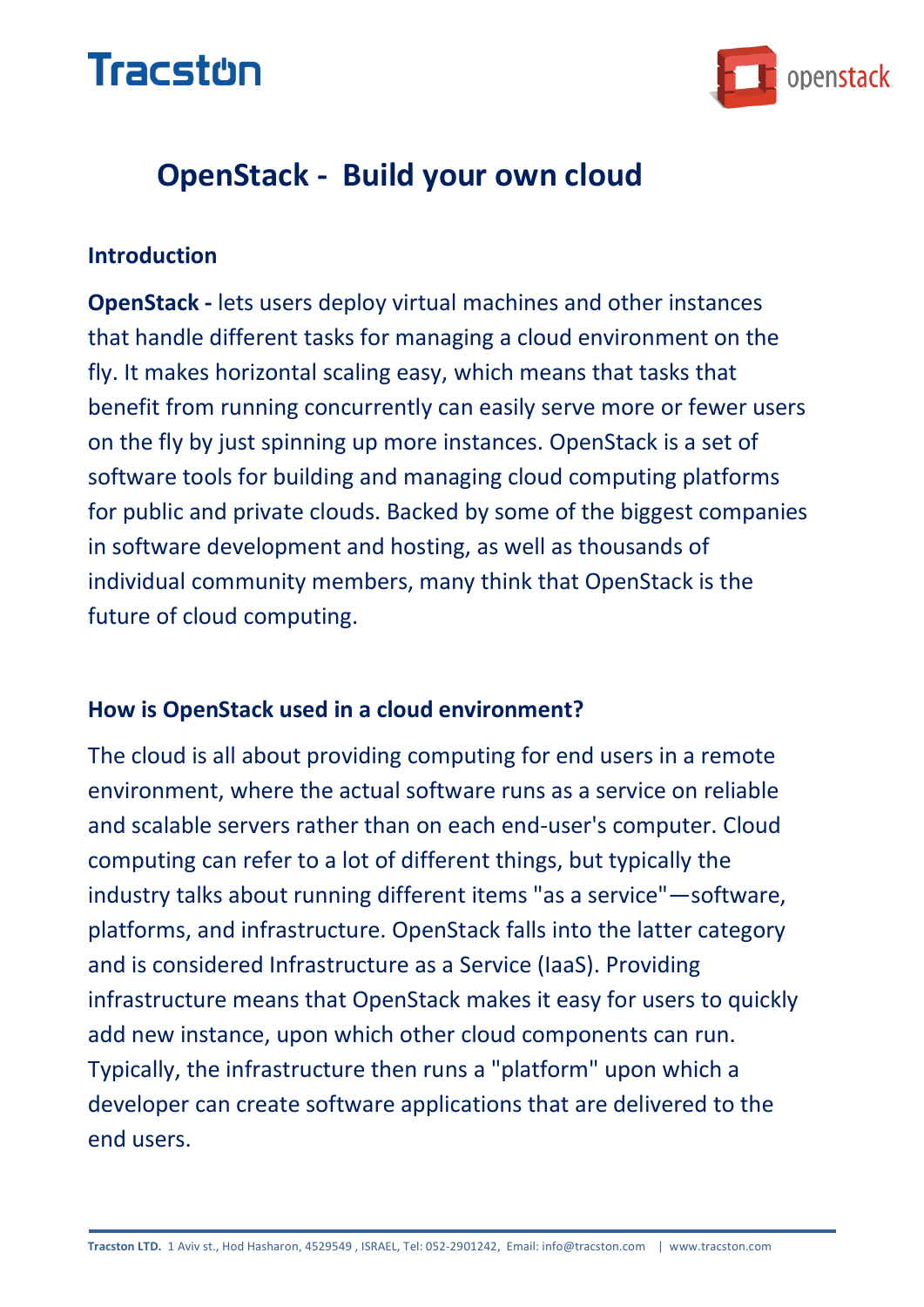

### **Objectives**

In this course we will learn about OpenStack and its various components and services. We will get an in-depth look at how we can use OpenStack to deploy and manage our own private cloud infrastructure.

Knowledge and experience on cloud computing and OpenStack are highly sought after by startups and large enterprises alike. The demand for these skills have been steadily increasing over the last few years.

In this course we will:

- Learn about cloud computing
- Learn about OpenStack
- Deploy our own OpenStack IaaS cluster
- Learn about various sub-components of OpenStack
- Launch virtual instances on OpenStack
- Learn about sub-components and usage of various OpenStack services
- Learn about how to architect high availability OpenStack clusters
- Learn about managing and troubleshooting OpenStack
- Learn about log management for OpenStack cluster

Duration: 16 hours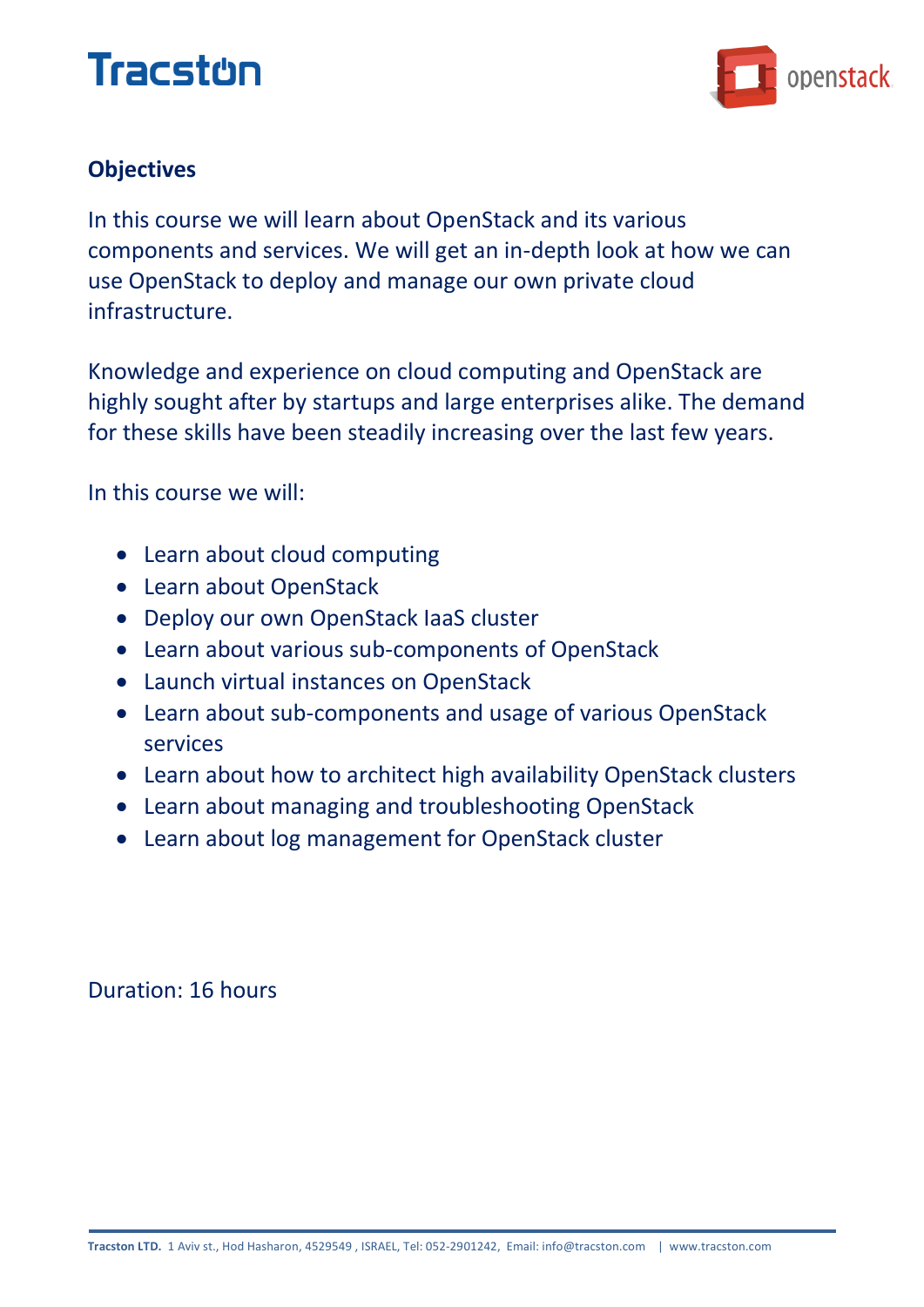



#### **Target Audience**

 This Course targets Cloud engineers, System designers, Software and IT architects, CIOs, CTOs or any technology leader looking to utilize cloud computing in their organization, Software engineers, IT administrators

#### **Prerequisites**

- Access to a physical or virtual machine to install the required software
- Basic knowledge about networking, system setup, OS commands etc.
- Basic knowledge about virtual machines
- **Basic knowledge about cloud computing**
- Desire to learn something new and continuous improvement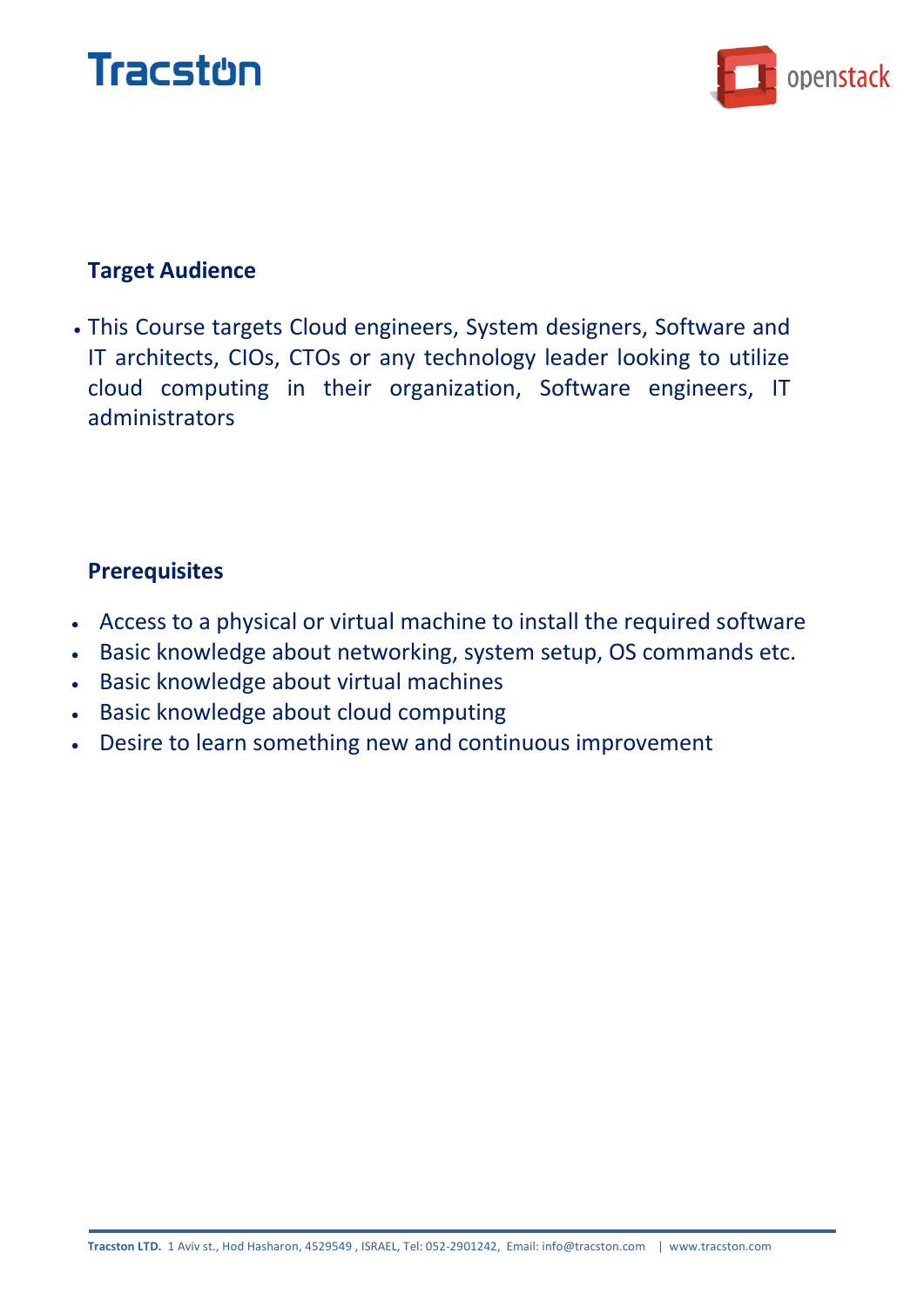

### **Contents – Day 1**

- Introduction
- Cloud Computing
- OpenStack Introduction
- Architecture
- Installation
	- o Hardware requirements
	- o Installation via PackStack
	- o Installation
	- o Install verification
	- o PackStack vs manual installation
	- o Manual installation
- OpenStack Deep dive
	- o Architecture
	- o Component services
	- o Service and network layout
	- o Clients (Horizon and CLI)
- OpenStack Clients ( Horizon and Command Line)
	- o OpenStack Clients
	- o Horizon OpenStack web dashboard client
	- o OpenStack command line interface (CLI)